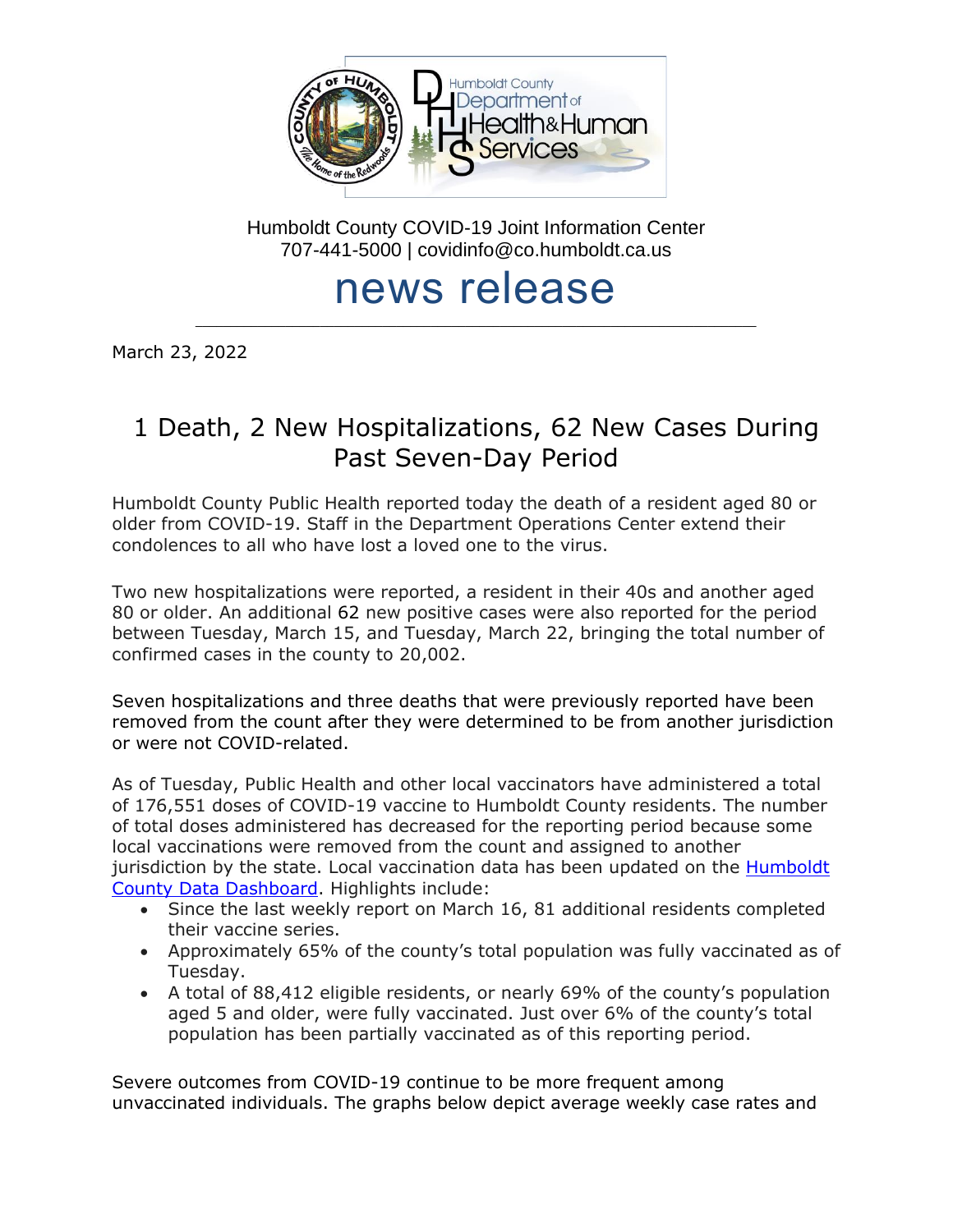weekly hospitalizations and deaths in unvaccinated and fully vaccinated local residents.



As depicted in the graph above for the period from May 30, 2021, to March 13, 2022, 21 deaths of fully vaccinated Humboldt County residents from COVID-19 were reported. The average age of those deaths was 80. During that same period, 60 deaths of unvaccinated residents were reported. The average age of those deaths was 68. During that same period, 76 fully vaccinated residents were hospitalized with an average age of 73. An additional 282 unvaccinated individuals were hospitalized with an average age of 59. View a more [detailed depiction of the](https://humboldtgov.org/DocumentCenter/View/105816/Hospitalization-MortalityRatesByVaccinationStatus_WeeklyAvg---20220323-PDF)  [hospitalization and death rates graph](https://humboldtgov.org/DocumentCenter/View/105816/Hospitalization-MortalityRatesByVaccinationStatus_WeeklyAvg---20220323-PDF) here.

The current seven-day average case rate in Humboldt County is approximately six, meaning that for every 100,000 residents, approximately six tested positive daily over the last seven days. Case rates vary considerably by vaccination status, as illustrated in the graph below, which depicts average weekly case rates since January 2021 in unvaccinated and fully vaccinated residents.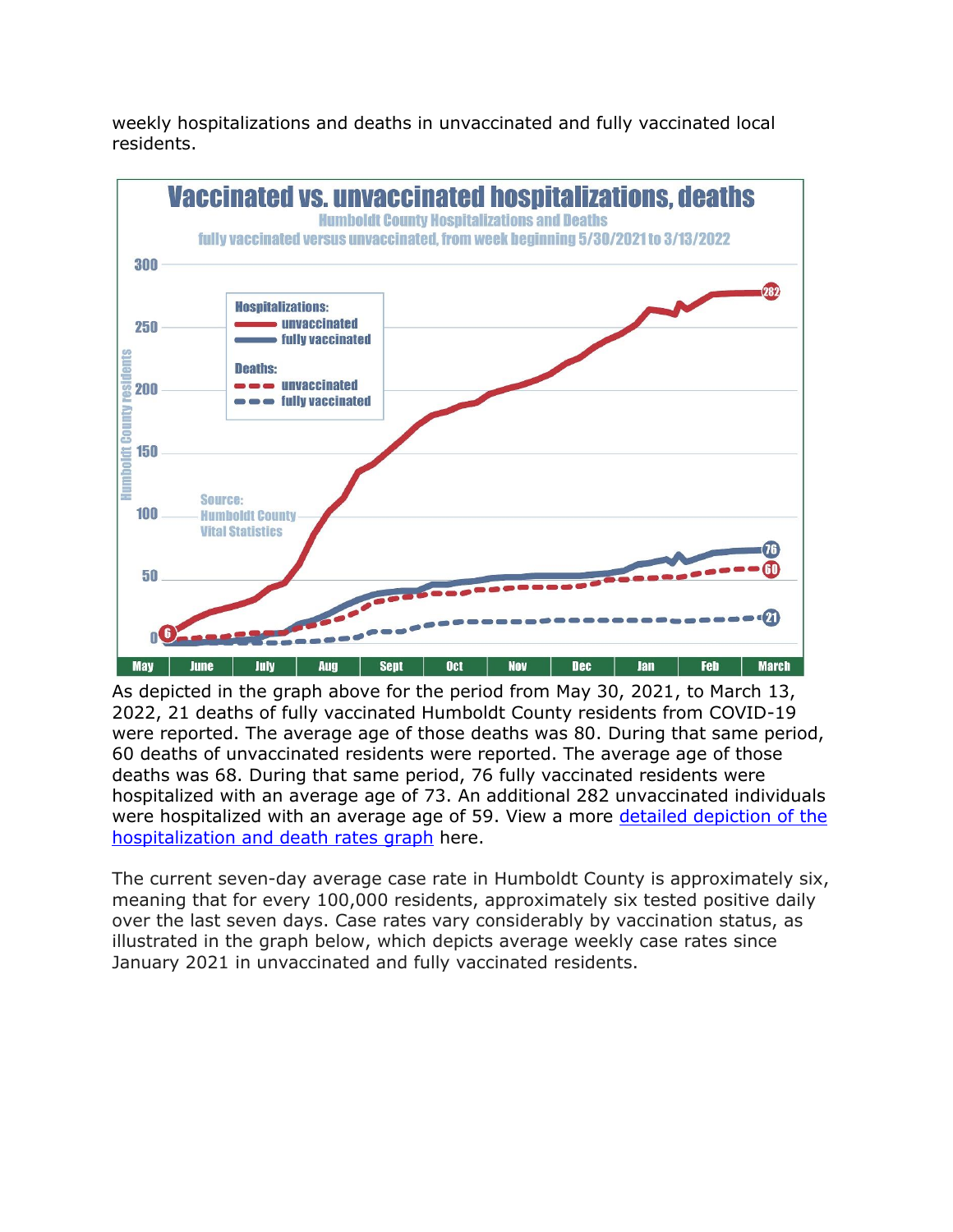

In the graph depicted above for the most recent reporting period ending March 13, the seven-day average case rate is 3 per 100,000 residents for fully vaccinated individuals and four per  $100,000$  residents for unvaccinated individuals. View  $a$ [more detailed depiction of the case](https://humboldtgov.org/DocumentCenter/View/105817/COVIDrates_InfoGraphic_20220323-PDF) rate graph here.

The Joint Information Center (JIC) is issuing Case Count news releases and Data Dashboard updates once a week, on Wednesdays. Also, Call Center hours have been reduced to half days. Calls to 707-441-5000 will be answered from 8 a.m. to noon, Monday through Friday. Calls received outside of those hours will be returned the following business day.

Residents, particularly those who are unvaccinated, are urged to continue to take protective measures against COVID-19 by washing hands frequently, socially distancing, [wearing a well-fitted mask](https://www.cdc.gov/coronavirus/2019-ncov/prevent-getting-sick/types-of-masks.html) and avoiding crowds and poorly ventilated spaces.

Individuals should stay home and away from others and get tested if they become sick or experience COVID-19 symptoms that may include fever, cough, shortness of breath, fatigue or muscle aches.

Starting Monday, March 28, OptumServe will add rapid antigen testing to its regular PCR testing services at the Wharfinger site in Eureka Monday through Friday from 7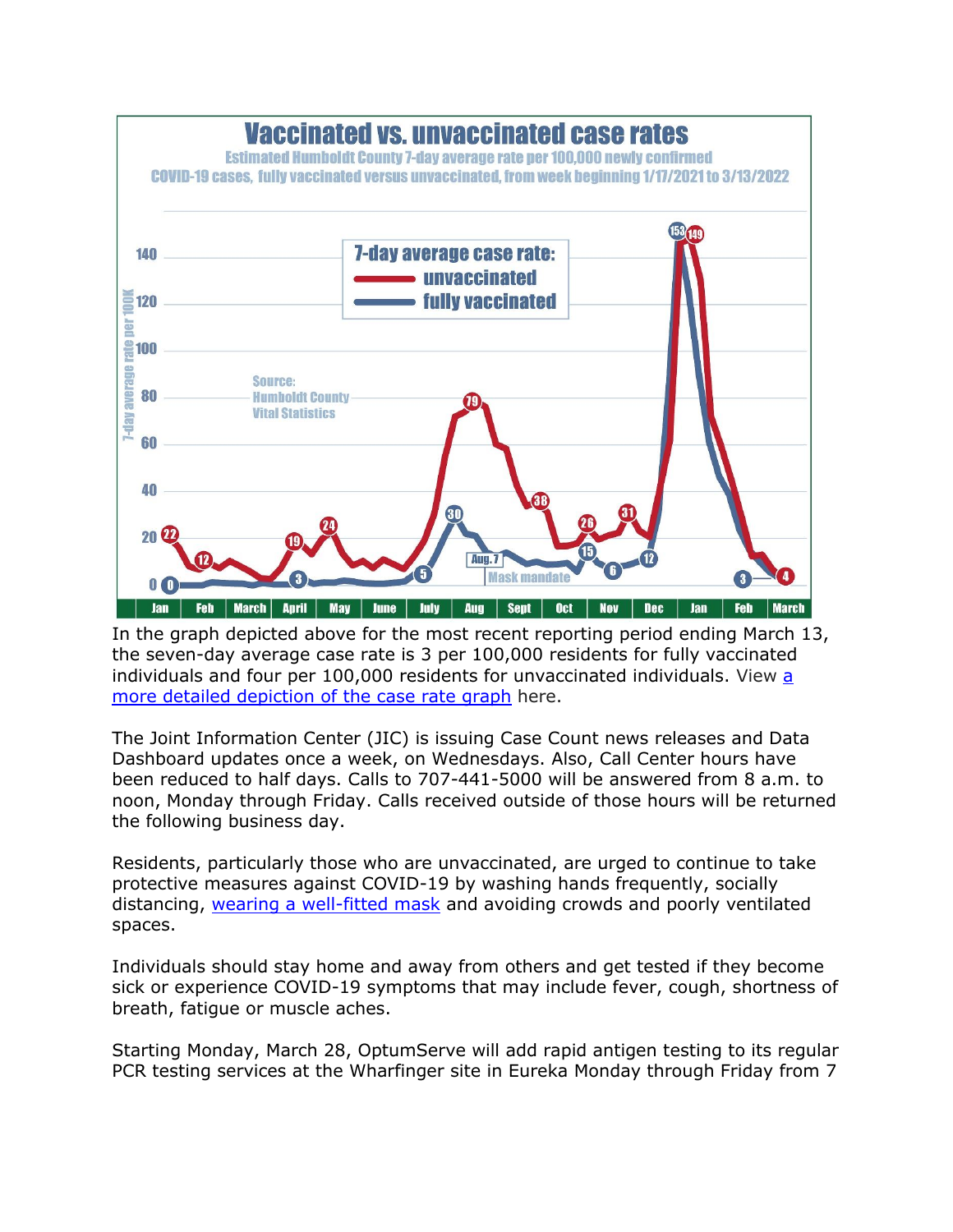a.m. to 7 p.m. Appointments for all testing services are strongly recommended and can be made at *lhi.care/covidtesting* or by calling 888-634-1123.

Vaccines remain readily available and, as always, Humboldt County's vaccination and testing services are available free of charge. Walk-ins are welcome at all Public Health clinics and some pharmacy vaccination sites. Appointments can also be made at [MyTurn.ca.gov.](https://myturn.ca.gov/)

Vaccines, including boosters, are available at local pharmacies. To check the availability of a specific vaccine, visit the [vaccines.gov](https://www.vaccines.gov/search/) page, or text your ZIP code to 438829 to locate a nearby pharmacy offering vaccines.

See the schedule below for specific Public Health vaccination and testing clinic dates, times, locations and available services. Questions about clinic services can be directed to the Joint Information Center at 1-707-441-5000.

#### **McKinleyville — Thursday, March 24, 2 to 7 p.m.**

Church of the Joyful Healer (1944 Central Ave.) Ages 5 and older Pfizer/Johnson & Johnson/Moderna PCR and rapid testing available on a first-come first-served basis Walk-ins are welcome.

#### **Eureka — Friday, March 25, 1 to 8 p.m.**

Wharfinger Building (1 Marina Way) Ages 5 and older Pfizer/Johnson & Johnson/Moderna PCR and rapid testing offered through OptumServe on the lower floor of the Wharfinger Building. Appointments for testing strongly recommended. Walk-ins for vaccinations are welcome.

#### **Eureka — Saturday, March 26, 10 a.m. to 4 p.m.**

College of the Redwoods (7351 Tompkins Hill Road) Ages 5 and older Pfizer/Johnson & Johnson/Moderna PCR and rapid testing available on a first-come first-served basis Walk-ins are welcome.

### **Eureka — Monday, March 28, 9 a.m. to 3:30 p.m. Closed from noon to 1**

**p.m.**

Public Health Main Office (529 I St.) Ages 12 and older Pfizer/Johnson & Johnson/Moderna No testing available \$25 gift card for adults receiving a first or second dose Walk-ins are welcome.